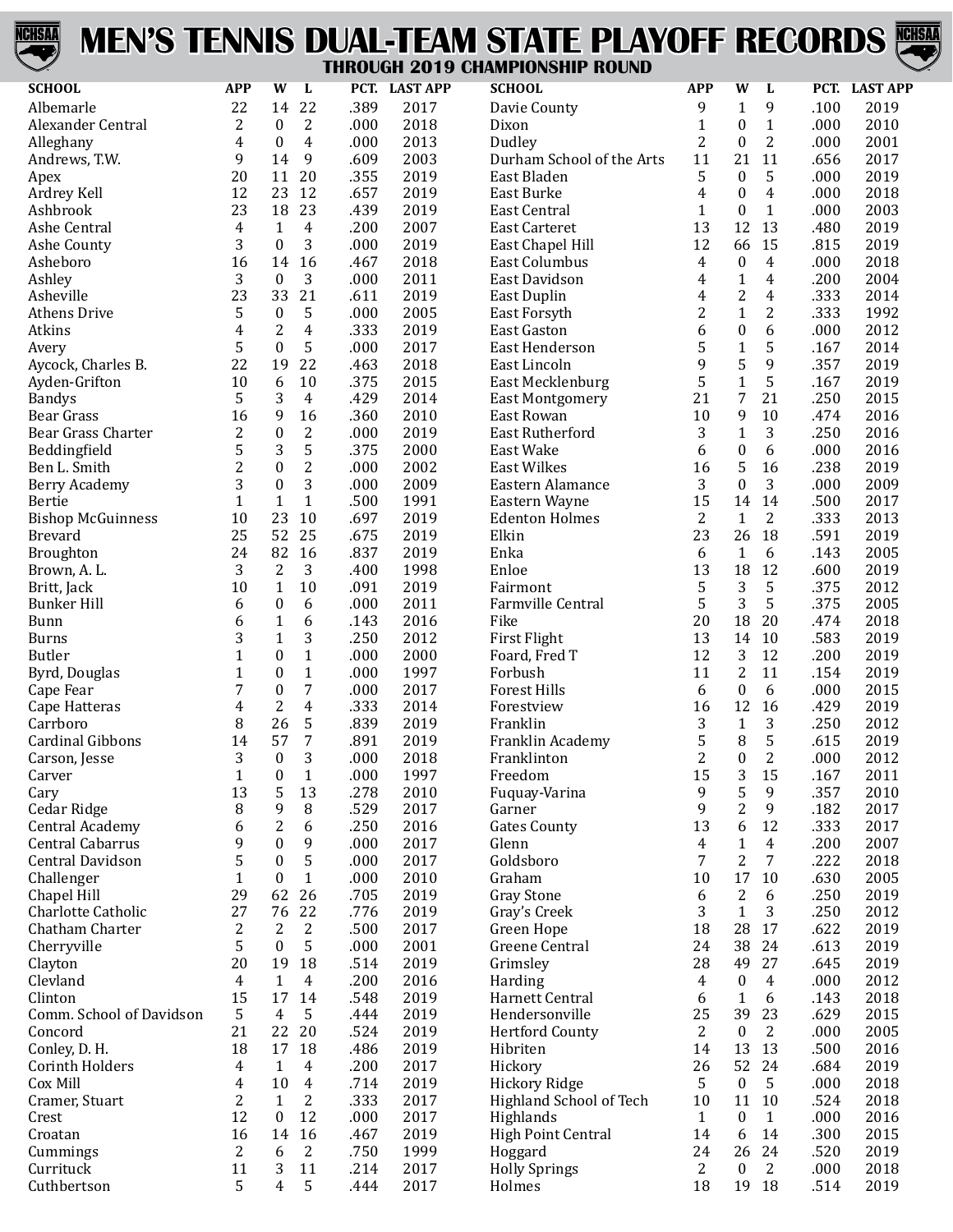

## **MEN'S TENNIS DUAL-TEAM STATE PLAYOFF RECORDS THROUGH 2019 CHAMPIONSHIP ROUND**



| <b>SCHOOL</b>                     | <b>APP</b>     | W                  | L                |              | PCT. LAST APP | <b>SCHOOL</b>                        | <b>APP</b>     | W                              | L                 |              | PCT. LAST APP |
|-----------------------------------|----------------|--------------------|------------------|--------------|---------------|--------------------------------------|----------------|--------------------------------|-------------------|--------------|---------------|
|                                   | 8              | 5                  | 8                | .385         | 2019          |                                      |                | 1                              |                   | .500         | 1992          |
| Hopewell                          | 7              |                    | 7                |              | 2019          | Northern Durham<br>Northern Guilford | 1<br>9         | 7                              | $\mathbf{1}$<br>9 | .438         | 2019          |
| Hough, W. A.<br>Hunt              | 7              | 6<br>17            | 7                | .462<br>.708 | 2005          | Northern Nash                        | 7              | 7                              | 7                 | .500         | 2012          |
| Huss, Hunter                      | 1              | $\boldsymbol{0}$   | $\mathbf{1}$     | .000         | 1996          | Northern Vance                       | 7              | 6                              | 7                 | .462         | 2009          |
| Jacksonville                      | 4              | $\mathbf{1}$       | 4                | .200         | 2018          | Northside-Jacksonville               | $\mathbf{1}$   | $\boldsymbol{0}$               | $\mathbf{1}$      | .000         | 2019          |
| Jefferson, Thomas Classical       | $\mathbf{1}$   | $\mathbf{1}$       | $\mathbf{1}$     | .500         | 2019          | Northwest Ashe                       | 4              | $\mathbf{1}$                   | 4                 | .200         | 1999          |
| Jordan, C.E.                      | 18             | 13                 | 18               | .419         | 2018          | Northwest Cabarrus                   | 6              | 6                              | 6                 | .500         | 2005          |
| Jordan-Matthews                   | 16             | 17                 | 16               | .515         | 2018          | Northwest Guilford                   | 17             | 11                             | 17                | .393         | 2019          |
| Kenan, James                      | 2              | $\boldsymbol{0}$   | $\overline{2}$   | .000         | 1998          | Northwood                            | 10             | 11                             | 10                | .524         | 2017          |
| <b>Kings Mountain</b>             | 12             | 4                  | 12               | .250         | 2016          | Olympic                              | 2              | $\mathbf{1}$                   | 2                 | .333         | 2010          |
| <b>KIPP Pride</b>                 | 1              | 0                  | $\mathbf{1}$     | .000         | 2019          | Orange                               | 3              | $\boldsymbol{0}$               | 3                 | .000         | 2019          |
| Kinston                           | 10             | 7                  | 10               | .412         | 2016          | Overhills                            | $\mathbf{1}$   | $\boldsymbol{0}$               | $\mathbf{1}$      | .000         | 2013          |
| Knightdale                        | $\mathbf{1}$   | $\boldsymbol{0}$   | $1\,$            | .000         | 2012          | Owen, Charles D.                     | 22             | 12                             | 22                | .353         | 2019          |
| Lake Norman                       | 13             | 18                 | 12               | .600         | 2019          | Page                                 | 24             | 49                             | 21                | .700         | 2019          |
| Lake Norman Charter               | 5              | $\overline{2}$     | 5                | .286         | 2019          | Panther Creek                        | 8              | 15                             | 8                 | .652         | 2019          |
| Laney                             | 7              | 7                  | 7                | .500         | 2013          | Parkland                             | 1              | $\boldsymbol{0}$               | $\mathbf{1}$      | .000         | 2003          |
| Ledford                           | 18             | 14                 | 18               | .438         | 2019          | Parkwood                             | $\mathbf{1}$   | $\boldsymbol{0}$               | $\mathbf{1}$      | .000         | 2015          |
| Lee County                        | 2              | $\boldsymbol{0}$   | $\mathbf{2}$     | .000         | 1992          | Patton                               | 3              | $\overline{\mathbf{4}}$        | 3                 | .571         | 2013          |
| Leesville Road                    | 9              | 9                  | 9                | .500         | 2019          | Pender                               | 3              | $\overline{c}$                 | 3                 | .400         | 2012          |
| Lejeune                           | 2              | $\boldsymbol{0}$   | $\overline{c}$   | .000         | 1993          | Person                               | 4              | $\boldsymbol{0}$               | 4                 | .000         | 1999          |
| Lexington                         | 21             | 19                 | 21               | .475         | 2018          | Piedmont                             | 8              | 8                              | 8                 | .500         | 2004          |
| Lincoln Charter                   | 5              | 10                 | 5                | .667         | 2019          | <b>Pine Forest</b>                   | 9              | $\boldsymbol{0}$               | 9                 | .000         | 2002          |
| Lincolnton                        | 14             | 9                  | 14               | .391         | 2017          | Pine Lake Prep                       | 7              | 15                             | 7                 | .682         | 2019          |
| Louisburg                         | 7              | $\boldsymbol{0}$   | 7                | .000         | 2019          | Pinecrest                            | 23             | 18                             | 23                | .439         | 2019          |
| Lumberton                         | 14             | 5                  | 14               | .263         | 2018          | Pisgah                               | 5              | $\boldsymbol{0}$               | 5                 | .000         | 2019          |
| <b>Mallard Creek</b>              | 4              | $\boldsymbol{0}$   | 4                | .000         | 2018          | Polk County                          | 8              | 3                              | 8                 | .273         | 2019          |
| Maiden                            | 9              | 4                  | 9                | .308         | 2018          | Porter Ridge                         | 9              | $\mathbf 1$                    | 9                 | .100         | 2019          |
| Manteo                            | 10             | 4                  | 10               | .286         | 2008          | Princeton                            | $\mathbf{1}$   | $\boldsymbol{0}$               | $\mathbf{1}$      | .000         | 2016          |
| Marvin Ridge                      | 12             | 35                 | 10               | .778         | 2019          | Providence                           | 25             | 42                             | 24                | .636         | 2019          |
| Mattamuskeet                      | $\mathbf{1}$   | $\boldsymbol{0}$   | $\mathbf{1}$     | .000         | 1998          | Providence Grove                     | 5              | 3                              | 5                 | .375         | 2019          |
| McDowell                          | $\mathbf{1}$   | $\boldsymbol{0}$   | $\mathbf{1}$     | .000         | 2005          | <b>Purnell Swett</b>                 | $\mathbf{1}$   | $\boldsymbol{0}$               | $\mathbf{1}$      | .000         | 1994          |
| McMichael                         | 10             | 9                  | 10               | .474         | 2008          | R-S Central                          | 6              | $\mathbf{1}$                   | 6                 | .143         | 2015          |
| Middle Creek                      | 3              | $\overline{2}$     | 3                | .400         | 2019          | Ragsdale                             | 17             | 15                             | 17                | .469         | 2017          |
| Millbrook                         | 18             | 42                 | 15               | .737         | 2017          | Raleigh Charter                      | 12             | 36                             | 8                 | .818         | 2019          |
| Monroe                            | 4              | $\mathbf{1}$       | $\overline{4}$   | .200         | 2010          | Randleman                            | 3              | $\boldsymbol{0}$               | 3                 | .000         | 2015          |
| Mooresville                       | 22             | 10                 | 22               | .313         | 2019          | Reagan, Ronald                       | 7              | $\mathbf{1}$                   | 7                 | .125         | 2019          |
| Morehead                          | 7              | 3                  | $\overline{7}$   | .300         | 2005          | <b>Red Springs</b>                   | 9              | $\mathbf{1}$                   | 9                 | .100         | 2014          |
| Mountain Heritage                 | 4              | $\mathbf{1}$       | 4                | .200         | 2016          | Reidsville                           | 13             | 10                             | 13                | .435         | 2017          |
| <b>Mount Airy</b>                 | 27             | 50                 | 24               | .676         | 2019          | Research Triangle                    | 3              | 8                              | 2                 | .800         | 2019          |
| <b>Mount Pleasant</b>             | 11             | 3                  | 11               | .214         | 2019          | Reynolds, A.C.                       | 13             | 9                              | 13                | .409         | 2014          |
| Mount Tabor                       | 17             | 11                 | 17               | .393         | 2019          | Reynolds, R.J.                       | 23             | 38                             | 21                | .644         | 2016          |
| <b>Myers Park</b>                 | 25             | 55                 | 24               | .696         | 2019          | Richlands                            | 6              | 1                              | 6                 | .143         | 2019          |
| Nash Central                      | $\mathbf{1}$   | $\bf{0}$           | $\mathbf{1}$     | .000         | 2018          | Richmond Senior                      | 8              | $\boldsymbol{0}$               | 8                 | .000         | 2016          |
| N.C. Science and Math<br>New Bern | 18<br>10       | 47                 | 14<br>10         | .770         | 2019          | Riverside                            | 8<br>5         | $\mathbf{1}$<br>$\overline{4}$ | 8<br>5            | .111<br>.444 | 2011<br>2016  |
| New Hanover                       | 20             | $\mathbf{1}$<br>23 | 20               | .091         | 2019<br>2018  | Riverside (Martin)                   | 20             | 21                             | 20                |              | 2019          |
| Newton-Conover                    | 24             | 42                 | 23               | .535<br>.646 | 2019          | Roanoke Rapids<br>Roberson, T.C.     | 27             | 48                             | 25                | .512<br>.658 | 2019          |
| North Buncombe                    | 8              | $\overline{4}$     | 8                | .333         | 2016          | Robinson, Jay M.                     | 11             | 6                              | 11                | .353         | 2017          |
| North Forsyth                     | $\overline{c}$ | $\boldsymbol{0}$   | $\boldsymbol{2}$ | .000         | 1997          | Rockingham County                    | $\overline{4}$ | $\boldsymbol{0}$               | $\overline{4}$    | .000         | 2019          |
| North Gaston                      | 3              | 2                  | 3                | .400         | 1997          | Rocky Mount                          | 17             | 14                             | 17                | .452         | 2019          |
| New Hanover                       | 2              | 4                  | $\overline{2}$   | .667         | 2019          | Rose, J H                            | 16             | 15                             | 16                | .484         | 2014          |
| North Henderson                   | 4              | 4                  | $\overline{4}$   | .500         | 2007          | Rosewood                             | 22             | 8                              | 20                | .286         | 2019          |
| North Iredell                     | 3              | $\boldsymbol{0}$   | 3                | .000         | 2010          | Salisbury                            | 25             | 46                             | 24                | .657         | 2019          |
| North Johnston                    | 13             | 7                  | 13               | .350         | 2019          | Sanderson                            | $\mathbf{1}$   | $\overline{2}$                 | $\mathbf{1}$      | .667         | 1991          |
| North Lenoir                      | 11             | 8                  | 11               | .421         | 2019          | Sanford, Terry                       | 28             | 50                             | 28                | .641         | 2019          |
| North Lincoln                     | 3              | $\mathbf{1}$       | 3                | .250         | 2011          | Scotland                             | 16             | $\overline{4}$                 | 16                | .200         | 2019          |
| North Mecklenburg                 | 15             | 4                  | 15               | .211         | 2010          | Seventy-First                        | $\overline{2}$ | $\boldsymbol{0}$               | 2                 | .000         | 2005          |
| North Moore                       | 9              | 2                  | 9                | .182         | 2017          | Shelby                               | 25             | 51                             | 21                | .708         | 2019          |
| North Rowan                       | $\overline{c}$ | $\boldsymbol{0}$   | $\overline{c}$   | .000         | 2019          | Smith, E.E.                          | 2              | 1                              | 2                 | .333         | 2005          |
| North Stanly                      | 8              | 3                  | 8                | .273         | 2018          | Smithfield-Selma                     | 5              | $\mathbf{1}$                   | 5                 | .167         | 2005          |
| North Surry                       | 5              | $\mathbf{1}$       | 5                | .167         | 2012          | South Brunswick                      | 11             | $\mathbf{1}$                   | 11                | .083         | 2018          |
| North Wilkes                      | 5              | $\mathbf{1}$       | 5                | .167         | 2011          | South Caldwell                       | 3              | $\overline{2}$                 | 3                 | .400         | 2019          |
| Northeast Guilford                | 4              | 3                  | 4                | .429         | 2002          | South Central                        | 4              | $\mathbf{1}$                   | $\overline{4}$    | .200         | 2014          |
| Northeastern                      | $\overline{7}$ | $\theta$           | 7                | .000         | 2018          | South Columbus                       | 13             | $\overline{2}$                 | 13                | .133         | 2019          |